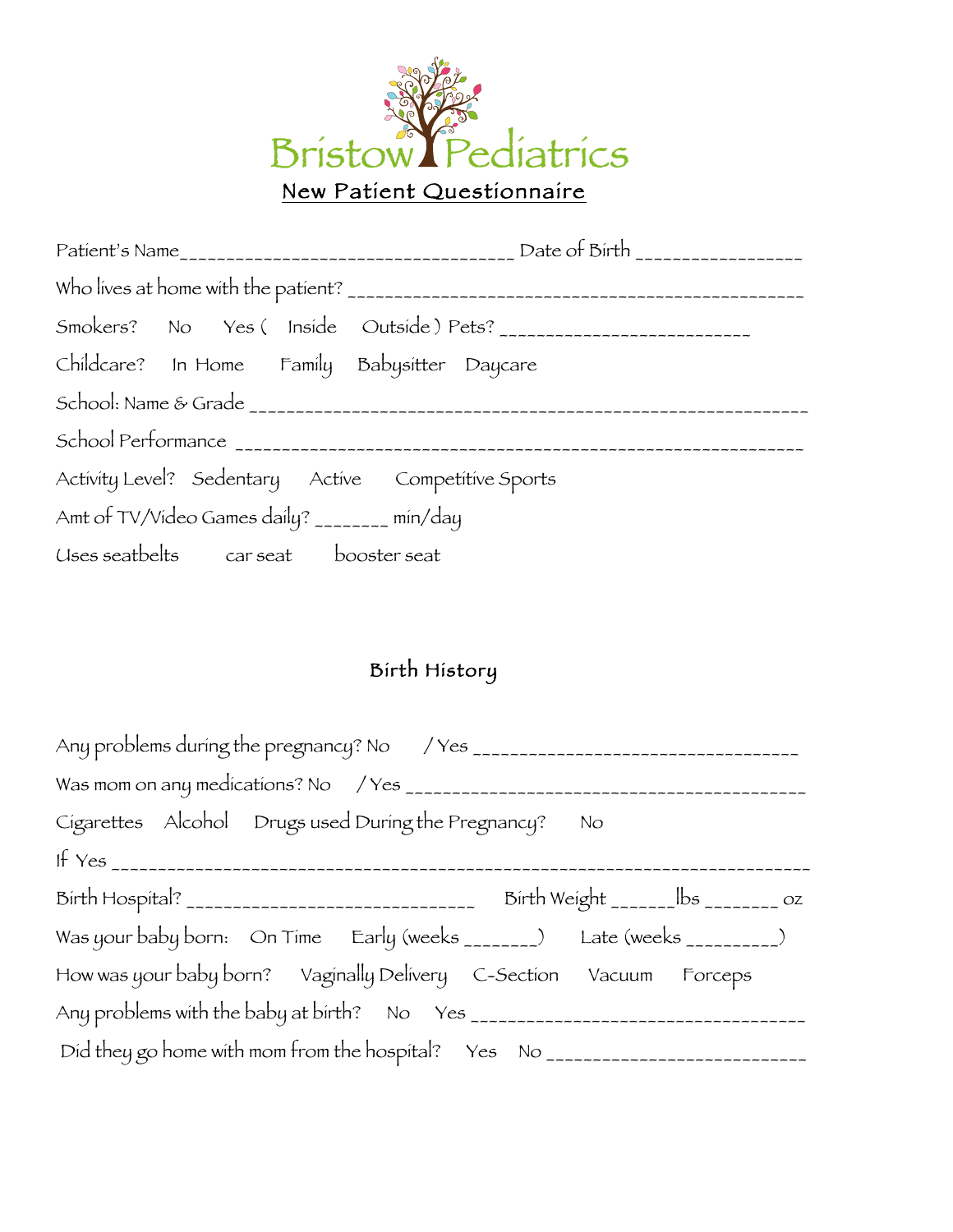## Past Medical History

|                                 | When was your child's last well-check? |
|---------------------------------|----------------------------------------|
|                                 |                                        |
|                                 |                                        |
|                                 |                                        |
|                                 |                                        |
| Is your son circumcised? No Yes |                                        |
|                                 |                                        |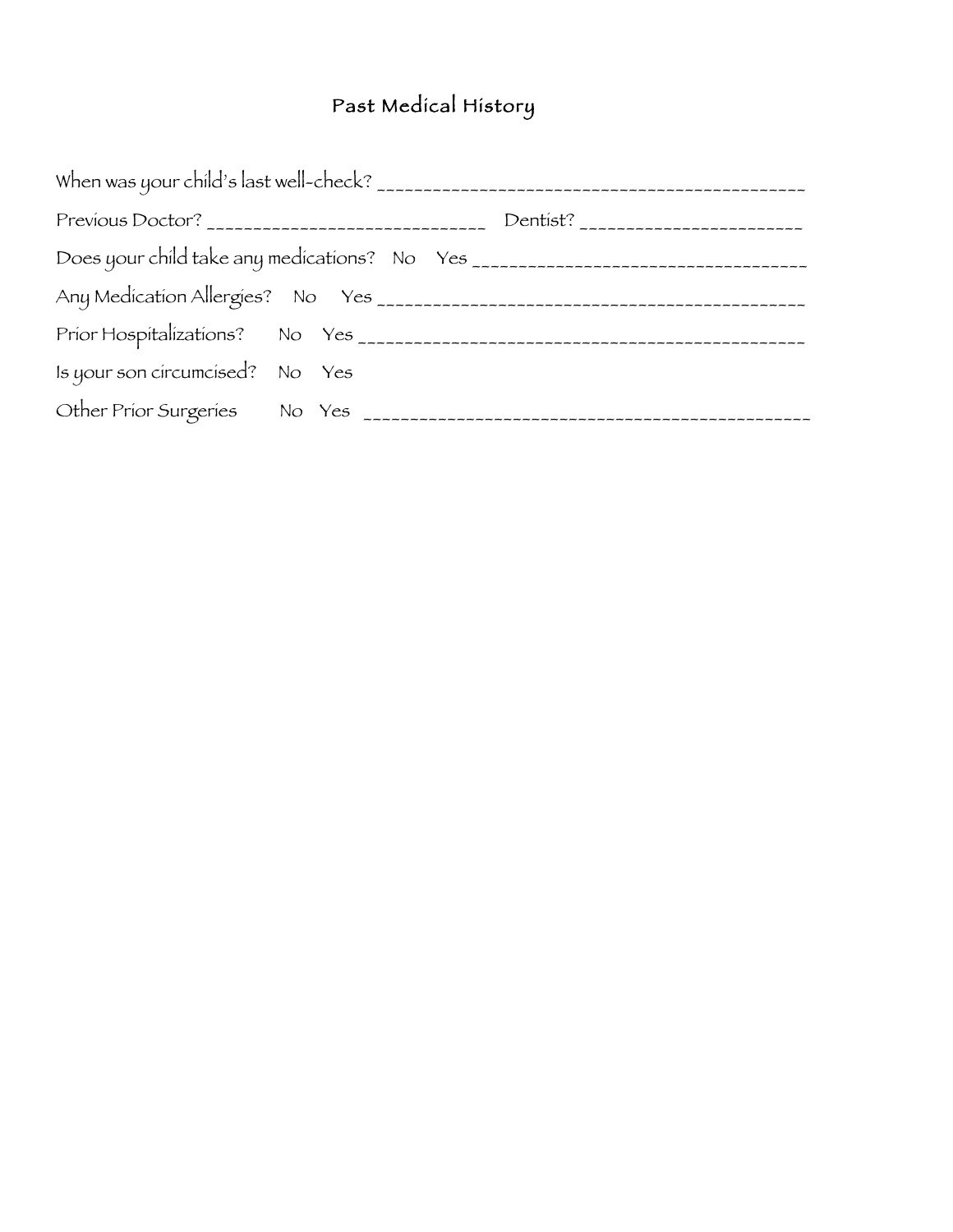Please Check all that apply and explain. Has your child had a history of:

| Developmental Delay |
|---------------------|
|                     |
| Ear intections      |
| Eczema              |
|                     |
|                     |
|                     |
|                     |
|                     |
|                     |
|                     |
| Obesity             |
| Pneumonía           |
|                     |
|                     |
|                     |
|                     |
|                     |
|                     |
|                     |
|                     |
| Other:              |